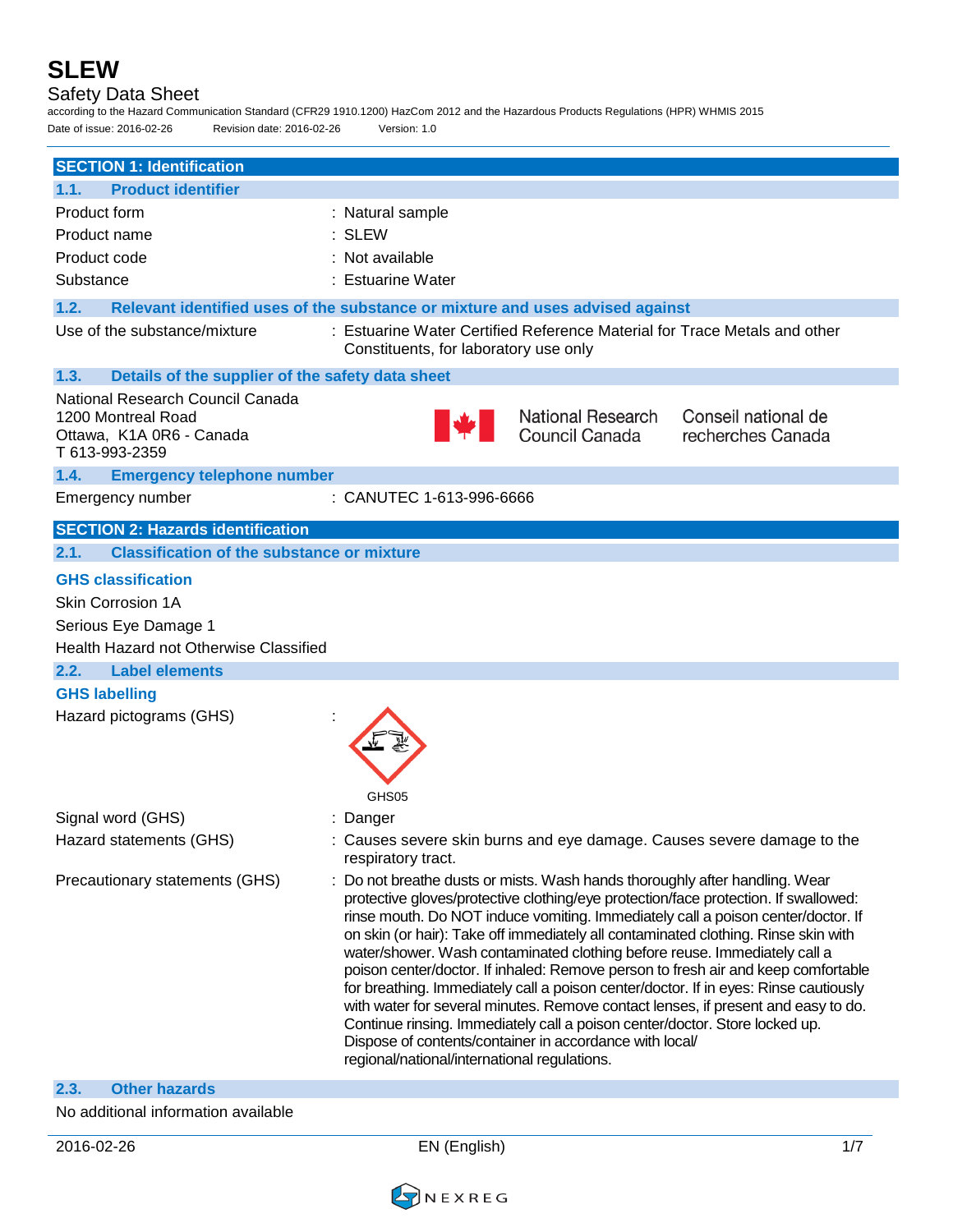Safety Data Sheet

according to the Hazard Communication Standard (CFR29 1910.1200) HazCom 2012 and the Hazardous Products Regulations (HPR) WHMIS 2015

| 2.4.                                                                                                                                                                                                                                                       | <b>Unknown acute toxicity (GHS)</b>                                                                                                                                                                                                 |                                                             |                                                                                                                                                                                                          |     |
|------------------------------------------------------------------------------------------------------------------------------------------------------------------------------------------------------------------------------------------------------------|-------------------------------------------------------------------------------------------------------------------------------------------------------------------------------------------------------------------------------------|-------------------------------------------------------------|----------------------------------------------------------------------------------------------------------------------------------------------------------------------------------------------------------|-----|
| Not applicable                                                                                                                                                                                                                                             |                                                                                                                                                                                                                                     |                                                             |                                                                                                                                                                                                          |     |
|                                                                                                                                                                                                                                                            | <b>SECTION 3: Composition/information on ingredients</b>                                                                                                                                                                            |                                                             |                                                                                                                                                                                                          |     |
| 3.1.                                                                                                                                                                                                                                                       | <b>Substance</b>                                                                                                                                                                                                                    |                                                             |                                                                                                                                                                                                          |     |
|                                                                                                                                                                                                                                                            | Not applicable                                                                                                                                                                                                                      |                                                             |                                                                                                                                                                                                          |     |
| 3.2.                                                                                                                                                                                                                                                       | <b>Mixture</b>                                                                                                                                                                                                                      |                                                             |                                                                                                                                                                                                          |     |
| <b>Name</b>                                                                                                                                                                                                                                                |                                                                                                                                                                                                                                     |                                                             | <b>Product identifier</b>                                                                                                                                                                                | %   |
| Nitric acid                                                                                                                                                                                                                                                |                                                                                                                                                                                                                                     |                                                             | (CAS No) 7697-37-2                                                                                                                                                                                       | 0.2 |
|                                                                                                                                                                                                                                                            | <b>SECTION 4: First aid measures</b>                                                                                                                                                                                                |                                                             |                                                                                                                                                                                                          |     |
| 4.1.                                                                                                                                                                                                                                                       | <b>Description of first aid measures</b>                                                                                                                                                                                            |                                                             |                                                                                                                                                                                                          |     |
|                                                                                                                                                                                                                                                            | First-aid measures after inhalation<br>: If inhaled and if breathing is difficult, remove victim to fresh air and keep at<br>rest in a position comfortable for breathing. Immediately call a POISON<br>CENTER or doctor/physician. |                                                             |                                                                                                                                                                                                          |     |
| : IF ON SKIN (or hair): Remove/Take off immediately all contaminated<br>First-aid measures after skin contact<br>clothing. Rinse skin with water/shower. Wash contaminated clothing before<br>reuse. Immediately call a POISON CENTER or doctor/physician. |                                                                                                                                                                                                                                     |                                                             |                                                                                                                                                                                                          |     |
|                                                                                                                                                                                                                                                            | : In case of contact, immediately flush eyes with plenty of water for at least 15<br>First-aid measures after eye contact<br>minutes. If easy to do, remove contact lenses, if worn. Get medical attention<br>immediately.          |                                                             |                                                                                                                                                                                                          |     |
| First-aid measures after ingestion                                                                                                                                                                                                                         |                                                                                                                                                                                                                                     |                                                             | : If swallowed, do NOT induce vomiting unless directed to do so by medical<br>personnel. Never give anything by mouth to an unconscious person.<br>Immediately call a POISON CENTER or doctor/physician. |     |
| 4.2.                                                                                                                                                                                                                                                       |                                                                                                                                                                                                                                     | Most important symptoms and effects, both acute and delayed |                                                                                                                                                                                                          |     |
|                                                                                                                                                                                                                                                            | Symptoms/injuries after inhalation                                                                                                                                                                                                  | : Causes severe damage to the respiratory tract.            |                                                                                                                                                                                                          |     |
|                                                                                                                                                                                                                                                            | : Causes severe burns. Symptoms may include redness, drying, defatting and<br>Symptoms/injuries after skin contact<br>cracking of the skin.                                                                                         |                                                             |                                                                                                                                                                                                          |     |
|                                                                                                                                                                                                                                                            | Symptoms/injuries after eye contact<br>: Causes serious eye damage. Symptoms may include discomfort or pain,<br>excess blinking and tear production, with marked redness and swelling of<br>the conjunctiva. May cause burns.       |                                                             |                                                                                                                                                                                                          |     |
|                                                                                                                                                                                                                                                            | : May be harmful if swallowed. May cause burns or irritation of the linings of<br>Symptoms/injuries after ingestion<br>the mouth, throat, and gastrointestinal tract. May cause stomach distress,<br>nausea or vomiting.            |                                                             |                                                                                                                                                                                                          |     |
|                                                                                                                                                                                                                                                            |                                                                                                                                                                                                                                     |                                                             |                                                                                                                                                                                                          |     |

**4.3. Indication of any immediate medical attention and special treatment needed**

Symptoms may not appear immediately. In case of accident or if you feel unwell, seek medical advice immediately (show the label or SDS where possible).

| <b>SECTION 5: Firefighting measures</b>                        |                                                                                                                                                                         |     |
|----------------------------------------------------------------|-------------------------------------------------------------------------------------------------------------------------------------------------------------------------|-----|
| <b>Extinguishing media</b><br>5.1.                             |                                                                                                                                                                         |     |
| Suitable extinguishing media<br>Unsuitable extinguishing media | : Treat for surrounding material.<br>: None known.                                                                                                                      |     |
| Special hazards arising from the substance or mixture<br>5.2.  |                                                                                                                                                                         |     |
| Fire hazard                                                    | : Products of combustion may include, and are not limited to: oxides of carbon.                                                                                         |     |
| 5.3.<br><b>Advice for firefighters</b>                         |                                                                                                                                                                         |     |
| Firefighting instructions                                      | : Use water spray to keep fire-exposed containers cool. For large fires, flood fire<br>area with large quantities of water, while knocking down vapours with water fog. |     |
| Protection during firefighting                                 | : Keep upwind of fire. Wear full fire fighting turn-out gear (full Bunker gear)<br>and respiratory protection (SCBA).                                                   |     |
| 2016-02-26                                                     | EN (English)                                                                                                                                                            | 2/7 |

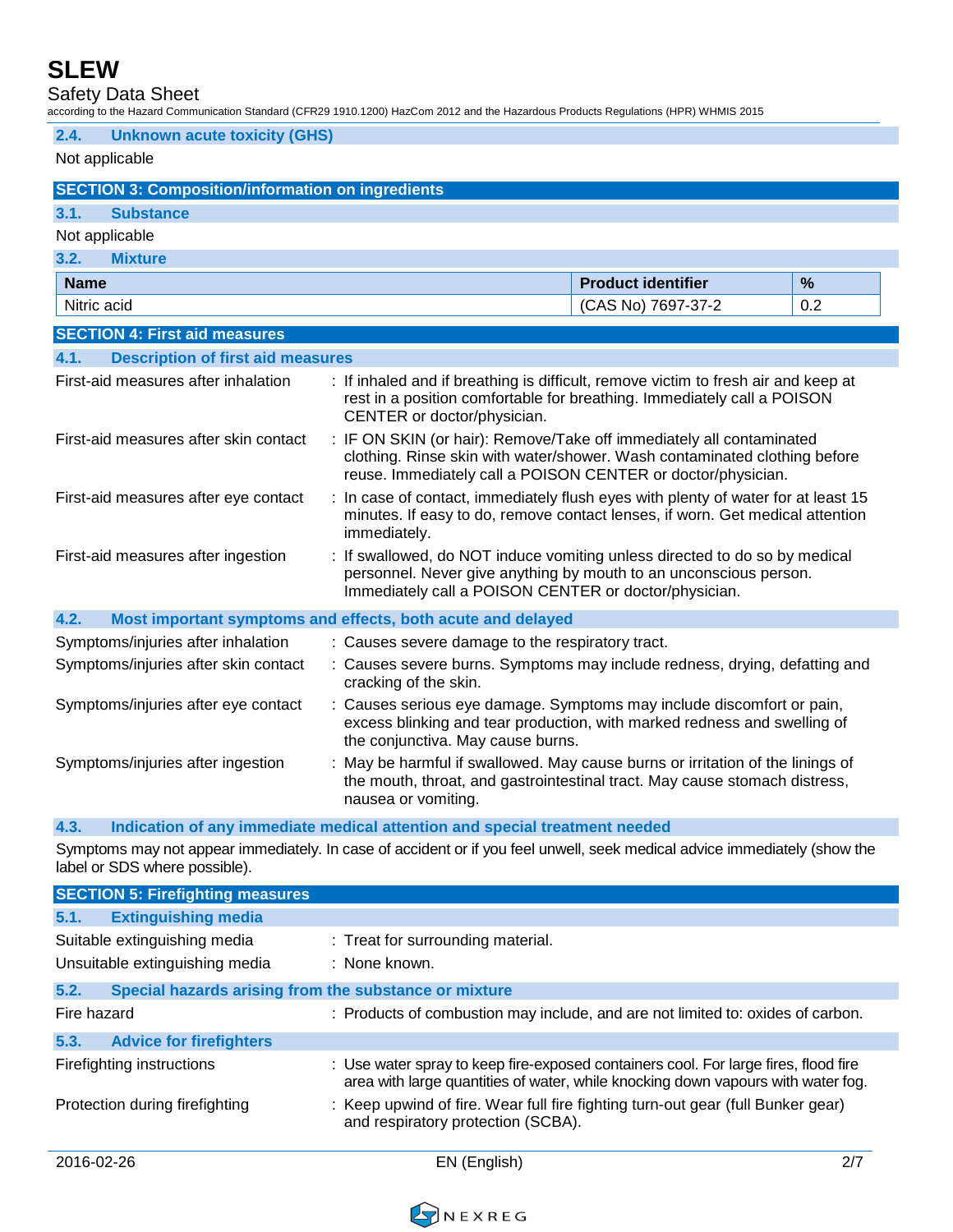Safety Data Sheet

according to the Hazard Communication Standard (CFR29 1910.1200) HazCom 2012 and the Hazardous Products Regulations (HPR) WHMIS 2015

|      | <b>SECTION 6: Accidental release measures</b>                       |                                                                                                                                                                                                                                                                                              |
|------|---------------------------------------------------------------------|----------------------------------------------------------------------------------------------------------------------------------------------------------------------------------------------------------------------------------------------------------------------------------------------|
| 6.1. |                                                                     | Personal precautions, protective equipment and emergency procedures                                                                                                                                                                                                                          |
|      | General measures                                                    | : Use personal protection recommended in Section 8. Isolate the hazard area<br>and deny entry to unnecessary and unprotected personnel.                                                                                                                                                      |
| 6.2. | Methods and material for containment and cleaning up                |                                                                                                                                                                                                                                                                                              |
|      | For containment                                                     | : Contain spill and neutralize with sodium bicarbonate and flush with water.<br>Do not wash un-neutralized product into sewers or waterways. If on site<br>neutralization is not possible, absorb spill with inert material (e.g. sand,<br>vermiculite), then place in a suitable container. |
|      | Methods for cleaning up                                             | : Scoop up material and place in a disposal container. Provide ventilation.                                                                                                                                                                                                                  |
| 6.3. | <b>Reference to other sections</b>                                  |                                                                                                                                                                                                                                                                                              |
|      |                                                                     | See section 8 for further information on protective clothing and equipment and section 13 for advice on waste disposal.                                                                                                                                                                      |
|      | <b>SECTION 7: Handling and storage</b>                              |                                                                                                                                                                                                                                                                                              |
| 7.1. | <b>Precautions for safe handling</b>                                |                                                                                                                                                                                                                                                                                              |
|      | Precautions for safe handling                                       | : Do not get in eyes, on skin, or on clothing. Do not breathe dust/fume/gas/mist/<br>vapours/spray. Do not swallow. Handle and open container with care. Do not<br>eat, drink or smoke when using this product. Use only in well-ventilated areas.                                           |
|      | Hygiene measures                                                    | : Launder contaminated clothing before reuse. Wash hands before eating,<br>drinking, or smoking.                                                                                                                                                                                             |
| 7.2. | <b>Conditions for safe storage, including any incompatibilities</b> |                                                                                                                                                                                                                                                                                              |

Storage conditions : Keep out of the reach of children. Keep container tightly closed and in a well-ventilated place. Do not store at temperatures above 49 °C / 120 °F. Store locked up.

#### **SECTION 8: Exposure controls/personal protection**

**8.1. Control parameters**

| Nitric acid (7697-37-2) |                                       |                      |
|-------------------------|---------------------------------------|----------------------|
| <b>ACGIH</b>            | ACGIH TWA (ppm)                       | 2 ppm                |
| <b>ACGIH</b>            | ACGIH STEL (ppm)                      | 4 ppm                |
| <b>OSHA</b>             | OSHA PEL (TWA) (mg/m <sup>3</sup> )   | $5 \text{ mg/m}^3$   |
| <b>OSHA</b>             | OSHA PEL (TWA) (ppm)                  | 2 ppm                |
| <b>IDLH</b>             | US IDLH (ppm)                         | 25 ppm               |
| <b>NIOSH</b>            | NIOSH REL (TWA) (mg/m <sup>3</sup> )  | $5 \text{ mg/m}^3$   |
| <b>NIOSH</b>            | NIOSH REL (TWA) (ppm)                 | 2 ppm                |
| <b>NIOSH</b>            | NIOSH REL (STEL) (mg/m <sup>3</sup> ) | 10 mg/m <sup>3</sup> |
| <b>NIOSH</b>            | NIOSH REL (STEL) (ppm)                | 4 ppm                |

#### **8.2. Exposure controls**

| Appropriate engineering controls | : Use ventilation adequate to keep exposures (airborne levels of dust, fume,<br>vapor, etc.) below recommended exposure limits.      |
|----------------------------------|--------------------------------------------------------------------------------------------------------------------------------------|
| Hand protection                  | : Wear chemically resistant protective gloves.                                                                                       |
| Eye protection                   | : Wear approved eye protection (properly fitted dust- or splash-proof chemical<br>safety goggles) and face protection (face shield). |
| Skin and body protection         | : Wear suitable protective clothing.                                                                                                 |

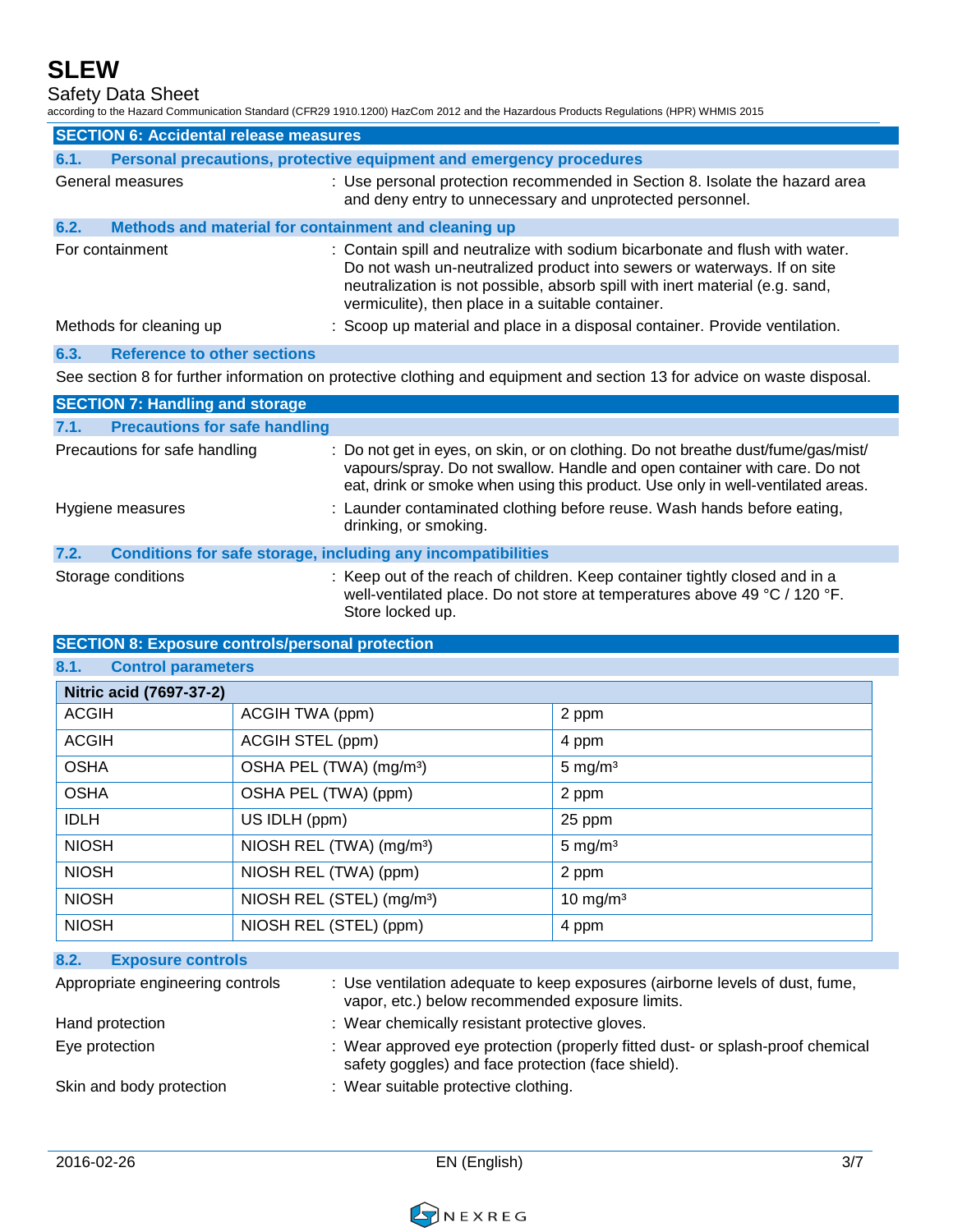Safety Data Sheet

according to the Hazard Communication Standard (CFR29 1910.1200) HazCom 2012 and the Hazardous Products Regulations (HPR) WHMIS 2015

| Respiratory protection          | : In case of insufficient ventilation, wear suitable respiratory equipment.<br>Respirator selection must be based on known or anticipated exposure levels,<br>the hazards of the product and the safe working limits of the selected respirator. |
|---------------------------------|--------------------------------------------------------------------------------------------------------------------------------------------------------------------------------------------------------------------------------------------------|
| Environmental exposure controls | : Maintain levels below Community environmental protection thresholds.                                                                                                                                                                           |
| Other information               | : Do not eat, smoke or drink where material is handled, processed or stored.<br>Wash hands carefully before eating or smoking. Handle according to<br>established industrial hygiene and safety practices.                                       |

| <b>SECTION 9: Physical and chemical properties</b>            |                     |  |  |
|---------------------------------------------------------------|---------------------|--|--|
| Information on basic physical and chemical properties<br>9.1. |                     |  |  |
| Physical state                                                | : Liquid            |  |  |
| Appearance                                                    | : Clear             |  |  |
| Colour                                                        | : Colourless        |  |  |
| Odour                                                         | : Odourless         |  |  |
| Odour threshold                                               | : No data available |  |  |
| pH                                                            | : 1.6               |  |  |
| Melting point                                                 | : No data available |  |  |
| Freezing point                                                | : No data available |  |  |
| Boiling point                                                 | : No data available |  |  |
| Flash point                                                   | : No data available |  |  |
| Relative evaporation rate<br>(butylacetate=1)                 | : No data available |  |  |
| Flammability (solid, gas)                                     | : Not flammable     |  |  |
| <b>Explosive limits</b>                                       | : No data available |  |  |
| <b>Explosive properties</b>                                   | : No data available |  |  |
| Oxidising properties                                          | : No data available |  |  |
| Vapour pressure                                               | : No data available |  |  |
| Relative density                                              | : No data available |  |  |
| Relative vapour density at 20 °C                              | : No data available |  |  |
| Solubility                                                    | : No data available |  |  |
| Partition coefficient: n-octanol/water                        | : No data available |  |  |
| Auto-ignition temperature                                     | : No data available |  |  |
| Decomposition temperature                                     | : No data available |  |  |
| Viscosity                                                     | : No data available |  |  |
| Viscosity, kinematic                                          | : No data available |  |  |
| Viscosity, dynamic                                            | : No data available |  |  |

**9.2. Other information**

No additional information available

|                                                              | <b>SECTION 10: Stability and reactivity</b> |  |  |
|--------------------------------------------------------------|---------------------------------------------|--|--|
|                                                              | 10.1. Reactivity                            |  |  |
| No dangerous reactions known under conditions of normal use. |                                             |  |  |
|                                                              | 10.2. Chemical stability                    |  |  |
| Stable under normal storage conditions.                      |                                             |  |  |
|                                                              | 10.3. Possibility of hazardous reactions    |  |  |
| No dangerous reaction known under conditions of normal use.  |                                             |  |  |

2016-02-26 EN (English) 4/7

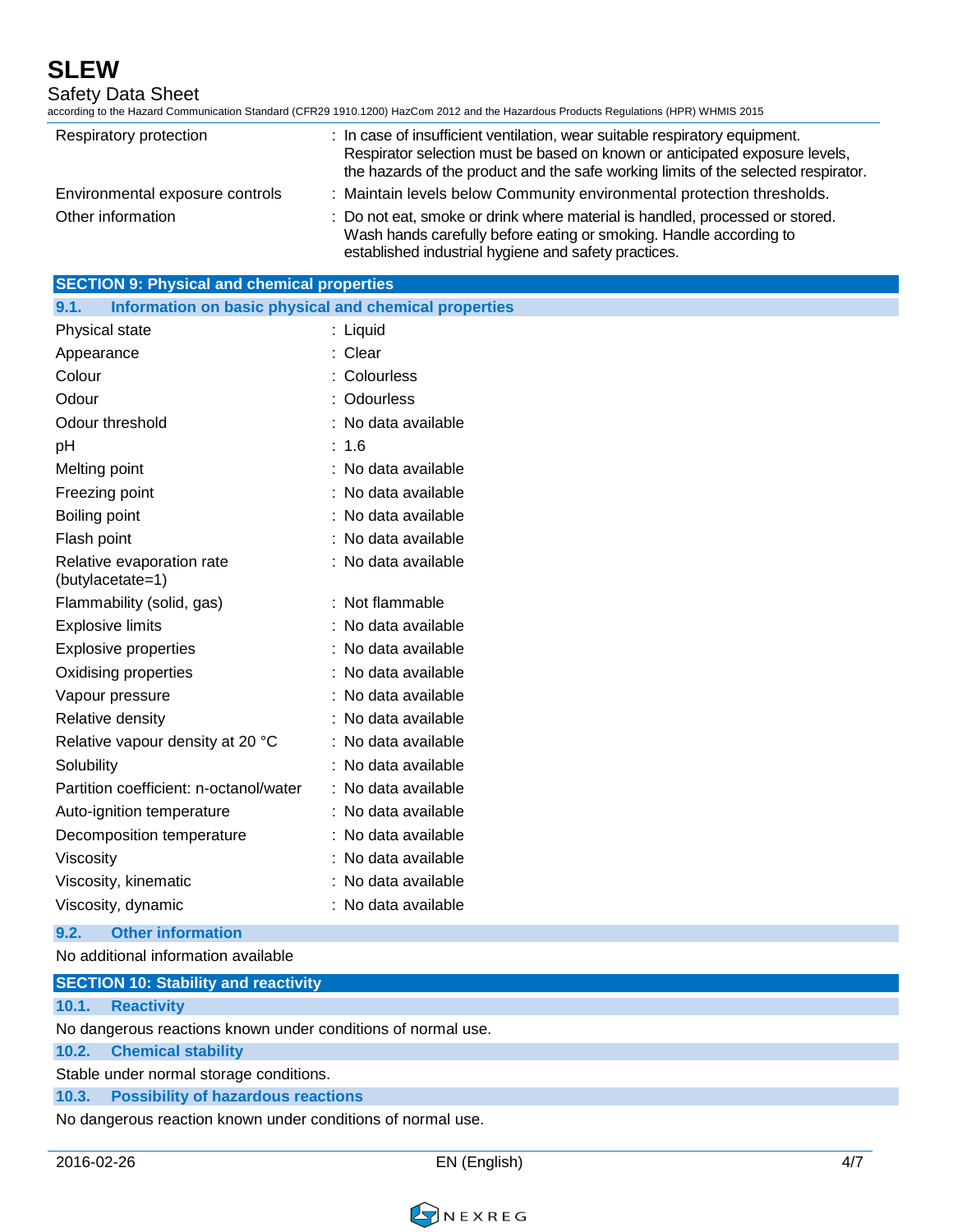Safety Data Sheet

according to the Hazard Communication Standard (CFR29 1910.1200) HazCom 2012 and the Hazardous Products Regulations (HPR) WHMIS 2015

|                                                                               | according to the Hazard Communication Standard (CFN29-T9T0.T200) HazComi 2012 and the Hazardous Froudcis Negulations (HFN) WHiMiS 2013                                                 |
|-------------------------------------------------------------------------------|----------------------------------------------------------------------------------------------------------------------------------------------------------------------------------------|
| 10.4.<br><b>Conditions to avoid</b>                                           |                                                                                                                                                                                        |
| Heat.                                                                         |                                                                                                                                                                                        |
| 10.5.<br><b>Incompatible materials</b>                                        |                                                                                                                                                                                        |
| None known.                                                                   |                                                                                                                                                                                        |
| 10.6.<br><b>Hazardous decomposition products</b>                              |                                                                                                                                                                                        |
| Products of combustion may include, and are not limited to: oxides of carbon. |                                                                                                                                                                                        |
| <b>SECTION 11: Toxicological information</b>                                  |                                                                                                                                                                                        |
| 11.1.<br><b>Information on toxicological effects</b>                          |                                                                                                                                                                                        |
| Acute toxicity                                                                | : Not classified.                                                                                                                                                                      |
| <b>SLEW</b>                                                                   |                                                                                                                                                                                        |
| LD50 oral rat                                                                 | No data available                                                                                                                                                                      |
| LD50 dermal rabbit                                                            | No data available                                                                                                                                                                      |
| LC50 inhalation rat                                                           | No data available                                                                                                                                                                      |
| Nitric acid (7697-37-2)                                                       |                                                                                                                                                                                        |
| LC50 inhalation rat                                                           | 67 ppm/4h                                                                                                                                                                              |
| Skin corrosion/irritation                                                     | : Causes severe skin burns.                                                                                                                                                            |
| Serious eye damage/irritation                                                 | : Causes serious eye damage.                                                                                                                                                           |
| Respiratory or skin sensitisation                                             | : Based on available data, the classification criteria are not met.                                                                                                                    |
| Germ cell mutagenicity                                                        | : Based on available data, the classification criteria are not met.                                                                                                                    |
| Carcinogenicity                                                               | Based on available data, the classification criteria are not met.                                                                                                                      |
| Reproductive toxicity                                                         | Based on available data, the classification criteria are not met.                                                                                                                      |
| Specific target organ toxicity (single<br>exposure)                           | : Based on available data, the classification criteria are not met.                                                                                                                    |
| Specific target organ toxicity (repeated<br>exposure)                         | : Based on available data, the classification criteria are not met.                                                                                                                    |
| Aspiration hazard                                                             | : Based on available data, the classification criteria are not met.                                                                                                                    |
| Symptoms/injuries after inhalation                                            | : Causes severe damage to the respiratory tract.                                                                                                                                       |
| Symptoms/injuries after skin contact                                          | : Causes severe burns. Symptoms may include redness, drying, defatting and<br>cracking of the skin.                                                                                    |
| Symptoms/injuries after eye contact                                           | : Causes serious eye damage. Symptoms may include discomfort or pain,<br>excess blinking and tear production, with marked redness and swelling of<br>the conjunctiva. May cause burns. |
| Symptoms/injuries after ingestion                                             | : May be harmful if swallowed. May cause burns or irritation of the linings of<br>the mouth, throat, and gastrointestinal tract. May cause stomach distress,<br>nausea or vomiting.    |

| <b>SECTION 12: Ecological information</b>     |                                        |  |
|-----------------------------------------------|----------------------------------------|--|
| 12.1.<br><b>Toxicity</b>                      |                                        |  |
| Ecology - general                             | : No additional information available. |  |
| <b>Persistence and degradability</b><br>12.2. |                                        |  |
| <b>SLEW</b>                                   |                                        |  |
| Persistence and degradability                 | Not established.                       |  |
| <b>Bioaccumulative potential</b><br>12.3.     |                                        |  |
| <b>SLEW</b>                                   |                                        |  |
| Bioaccumulative potential                     | Not established.                       |  |
|                                               |                                        |  |

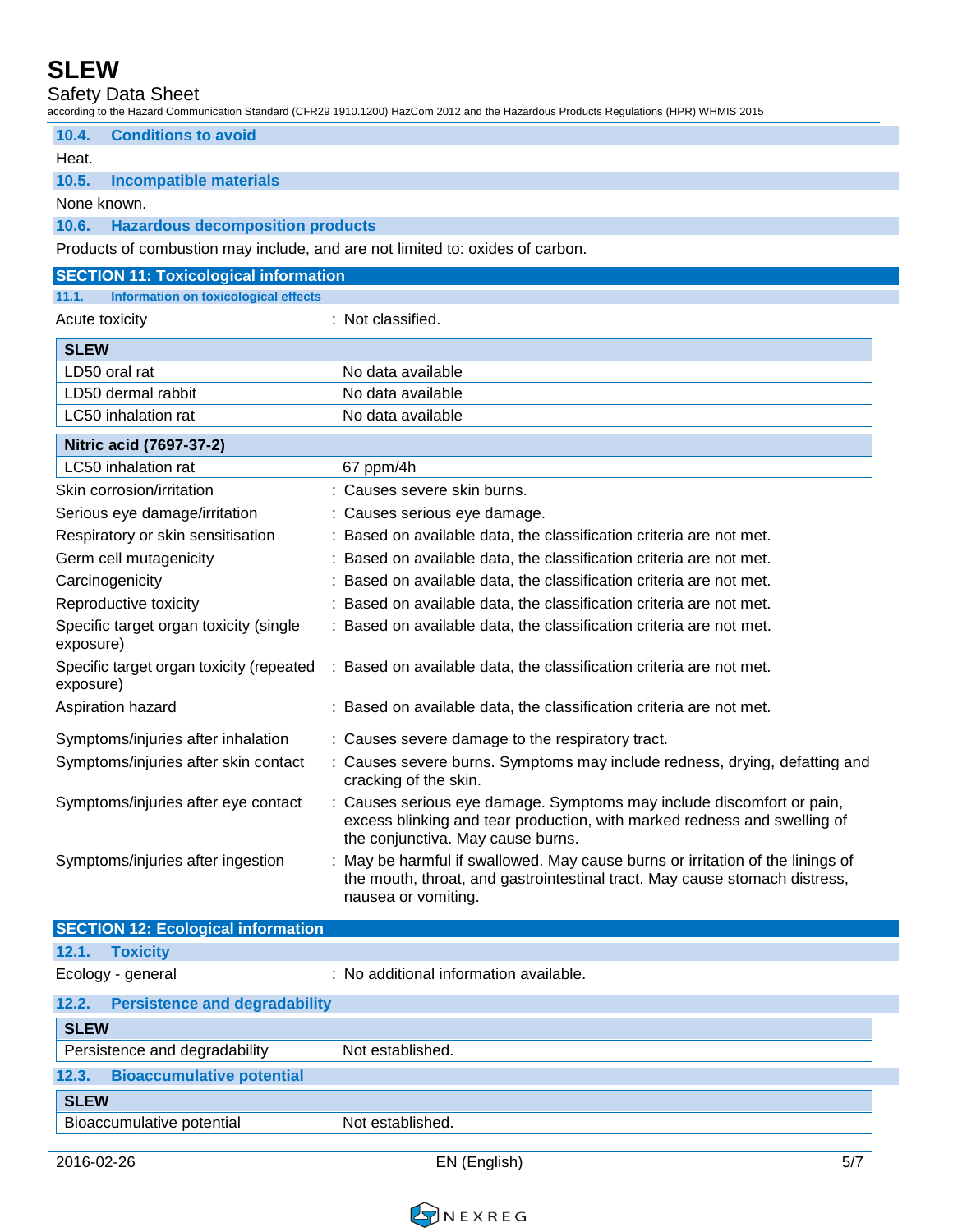Safety Data Sheet

|                                                                                                                     | according to the Hazard Communication Standard (CFR29 1910.1200) HazCom 2012 and the Hazardous Products Regulations (HPR) WHMIS 2015                                                                                                |  |  |  |
|---------------------------------------------------------------------------------------------------------------------|-------------------------------------------------------------------------------------------------------------------------------------------------------------------------------------------------------------------------------------|--|--|--|
| <b>Mobility in soil</b><br>12.4.                                                                                    |                                                                                                                                                                                                                                     |  |  |  |
| No additional information available                                                                                 |                                                                                                                                                                                                                                     |  |  |  |
| <b>Other adverse effects</b><br>12.5.                                                                               |                                                                                                                                                                                                                                     |  |  |  |
| No additional information available                                                                                 |                                                                                                                                                                                                                                     |  |  |  |
| <b>SECTION 13: Disposal considerations</b>                                                                          |                                                                                                                                                                                                                                     |  |  |  |
| 13.1.<br><b>Waste treatment methods</b>                                                                             |                                                                                                                                                                                                                                     |  |  |  |
| Waste disposal recommendations                                                                                      | : This material must be disposed of in accordance with all local, state,<br>provincial, and federal regulations. Do not empty into drains. The generation<br>of waste should be avoided or minimized wherever possible.             |  |  |  |
| <b>SECTION 14: Transport information</b>                                                                            |                                                                                                                                                                                                                                     |  |  |  |
| In accordance with DOT and TDG<br>Not regulated for transport                                                       | Department of Transportation (DOT) and Transportation of Dangerous Goods (TDG)                                                                                                                                                      |  |  |  |
| <b>Additional information</b>                                                                                       |                                                                                                                                                                                                                                     |  |  |  |
| Other information                                                                                                   | : No supplementary information available.                                                                                                                                                                                           |  |  |  |
| Special transport precautions                                                                                       | : Do not handle until all safety precautions have been read and understood.                                                                                                                                                         |  |  |  |
| <b>SECTION 15: Regulatory information</b>                                                                           |                                                                                                                                                                                                                                     |  |  |  |
|                                                                                                                     |                                                                                                                                                                                                                                     |  |  |  |
| <b>15.1. Federal regulations</b>                                                                                    |                                                                                                                                                                                                                                     |  |  |  |
| Agency Toxic Substances Control Act (TSCA) inventory.<br>List) and NDSL (Non-Domestic Substances List) inventories. | All components of this product are listed, or excluded from listing, on the United States Environmental Protection<br>All components of this product are listed, or excluded from listing, on the Canadian DSL (Domestic Substances |  |  |  |
| Nitric acid (7697-37-2)                                                                                             |                                                                                                                                                                                                                                     |  |  |  |
| Listed on the United States SARA Section 302<br>Subject to reporting requirements of United States SARA Section 313 |                                                                                                                                                                                                                                     |  |  |  |
| <b>SARA Section 302 Threshold</b><br>Planning Quantity (TPQ)                                                        | 1000                                                                                                                                                                                                                                |  |  |  |
| SARA Section 313 - Emission<br>Reporting                                                                            | 1.0%                                                                                                                                                                                                                                |  |  |  |
| 15.2. US State regulations<br>No additional information available                                                   |                                                                                                                                                                                                                                     |  |  |  |
| <b>SECTION 16: Other information</b>                                                                                |                                                                                                                                                                                                                                     |  |  |  |
| Date of issue                                                                                                       | $: 2016 - 02 - 26$                                                                                                                                                                                                                  |  |  |  |

| Revision date | : 2016-02-26             |
|---------------|--------------------------|
| Version #     | $\therefore$ 1.0         |
| Prepared by   | : Nexreg Compliance Inc. |

#### *DISCLAIMER:*

The information provided on this Safety Data Sheet is correct to the best of our knowledge, information and belief at the date of its publication. The information given is designed only as a guide for safe handling, use, processing, storage, transportation, disposal and release and is not to be considered as a warranty or quality specification. The information relates only to the specific material designated and may not be valid for such material used in combination with any other material or in any process, unless specified *in the text.*